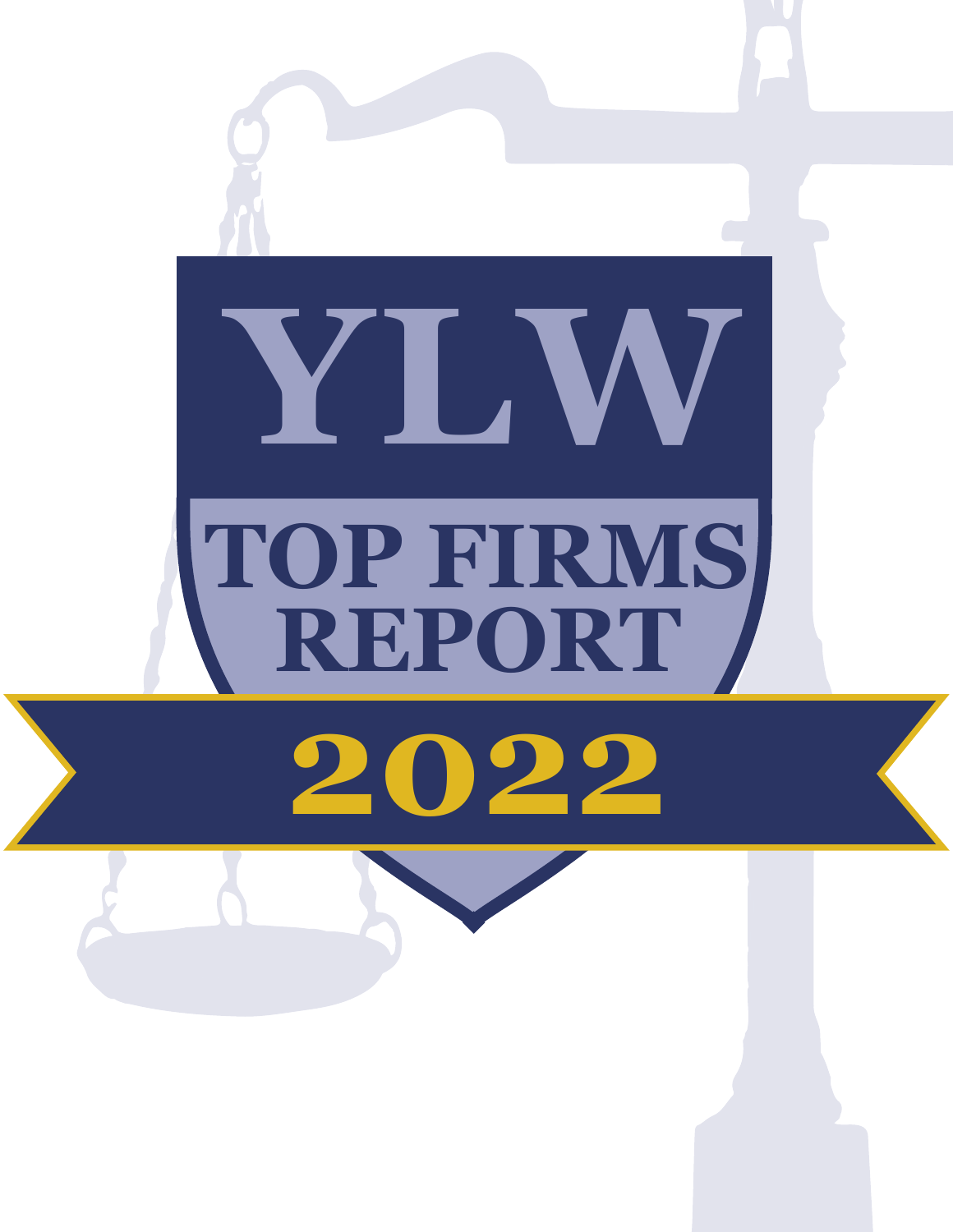# **CONTENTS**

| YALE LAW WOMEN TOP FIRM AWARDS 2022                                                                                                                                                                                                |       |
|------------------------------------------------------------------------------------------------------------------------------------------------------------------------------------------------------------------------------------|-------|
| INTRODUCTION-                                                                                                                                                                                                                      |       |
| ADVANCEMENT VALUE                                                                                                                                                                                                                  |       |
| AGENCY & FLEXIBILITY VALUE AND THE RESERVE TO A SERIES AND THE RESERVE TO A SERIES OF THE RESERVE TO A SERIES OF THE RESERVE TO A SERIES OF THE RESERVE TO A SERIES OF THE RESERVE TO A SERIES OF THE RESERVE TO A SERIES OF T     | 6     |
| COMPENSATION <b>COMPENSATION</b>                                                                                                                                                                                                   | 8     |
| CULTURE-                                                                                                                                                                                                                           | 10    |
| <b>DIVERSITY CONTROLLER THE CONTROLLER CONTROLLER THE CONTROLLER CONTROLLER CONTROLLER CONTROLLER CONTROLLER CONTROLLER CONTROLLER CONTROLLER CONTROLLER CONTROLLER CONTROLLER CONTROLLER CONTROLLER CONTROLLER CONTROLLER CON</b> | 12    |
| RECOMMENDATIONS FOR STUDENTS                                                                                                                                                                                                       | 14    |
| RECOMMENDATIONS FOR FIRMS-                                                                                                                                                                                                         | -16   |
| SURVEY METHODOLOGY METHODOLOGY                                                                                                                                                                                                     | $-17$ |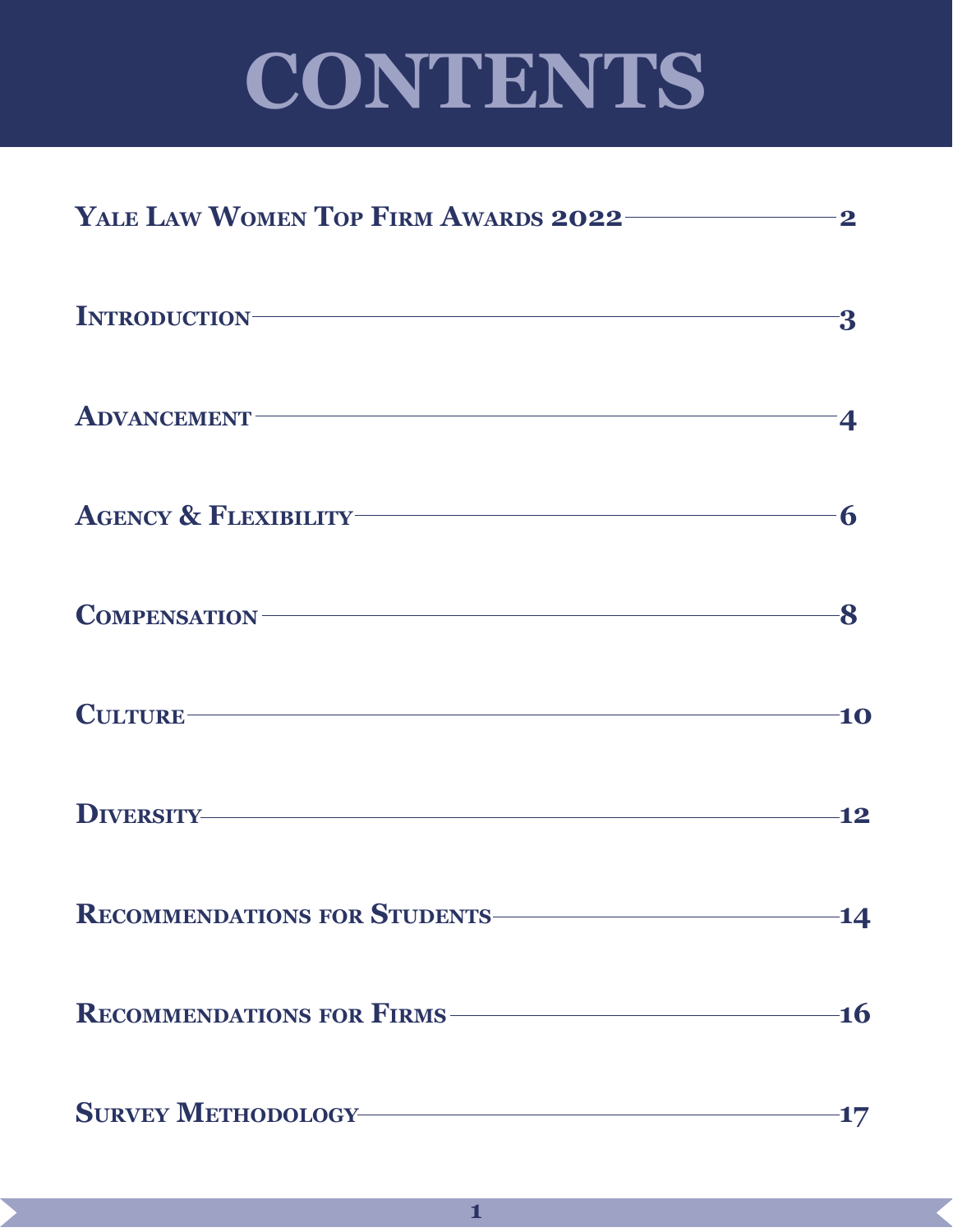## Yale Law Women **TOP FIRM AWARDS 2022**

| ADVANCEMENT                        | <b>JENNER &amp; BLOCK</b>                                       |
|------------------------------------|-----------------------------------------------------------------|
| <b>AGENCY &amp;</b><br>FLEXIBILITY | orrick                                                          |
| <b>COMPENSATION</b>                | <b>Simpson</b><br>Thacher<br><b>SULLIVAN &amp; CROMWELL LLP</b> |
| CULTURE                            | Proskauer >><br><b>ROPES &amp; GRAY</b>                         |
| <b>DIVERSITY</b>                   | orrick                                                          |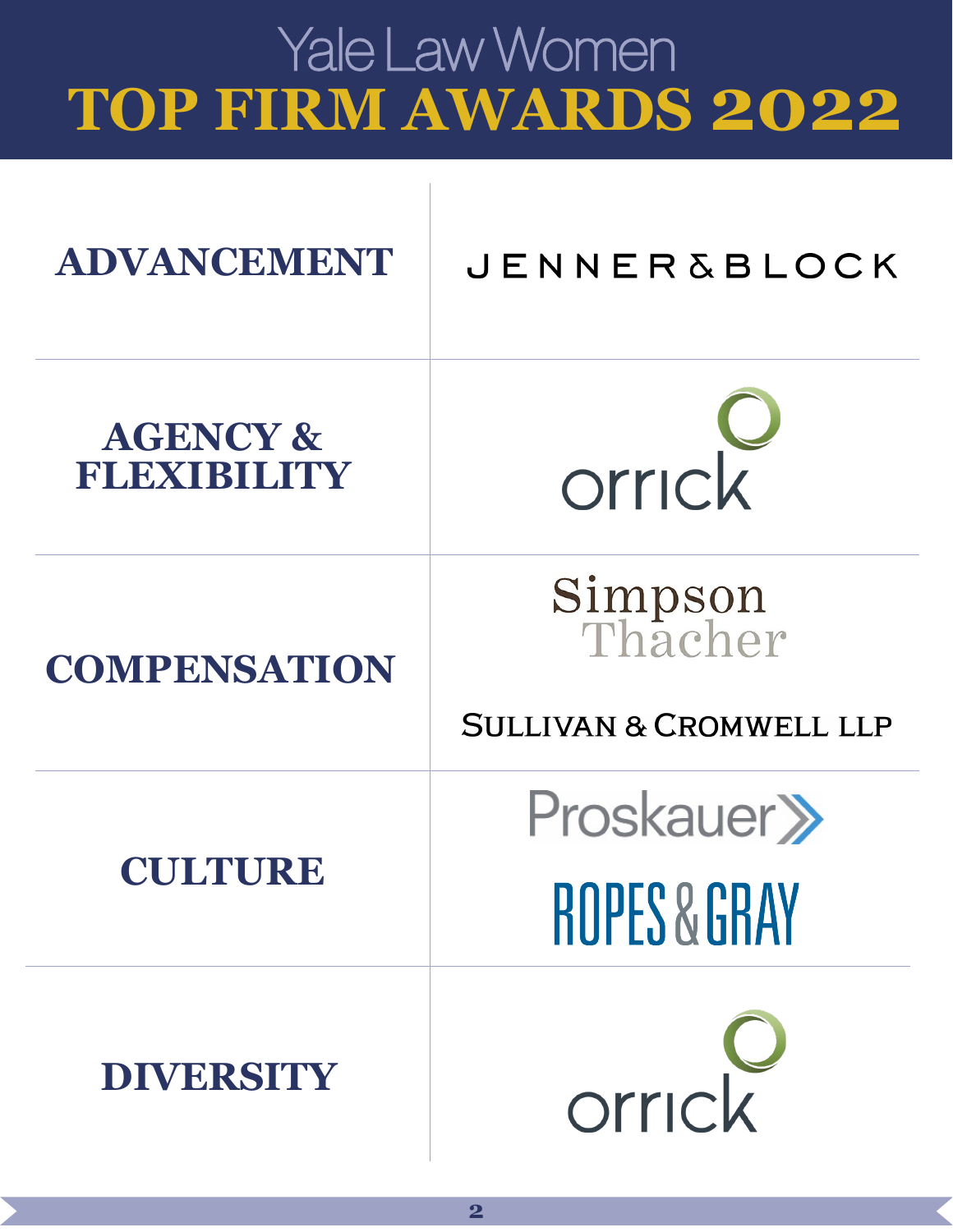## **INTRODUCTION**

Yale Law Women (YLW) is proud to present our Seventeenth Annual Top Firms Report. Every year, YLW produces the Top Firms Report to raise awareness of inequities within the legal profession while highlighting the progress being made in the industry. To reflect the distinct interests of law firm employees, our report honors individual firms for excelling in categories that relate to overall workplace equity. YLW hopes this report will serve as a resource for law firms, lawyers, and law students as we jointly aspire to build more equitable workplaces.

It is important to contextualize our efforts within the legal profession's long history of discrimination and inequality. Despite law firm clients' growing insistence on having diverse legal teams, many of the historic disparities in the legal industry persist today. Working toward gender parity is no longer just a moral imperative; any law firm that hopes to compete, let alone excel, cannot do so if it fails to retain 50 percent of its talent. Yet, firms have continued to lose experienced female attorneys. While women have comprised nearly 45 percent of entering associate classes for several decades, they constitute only 30 percent of nonequity partners and 20 percent of equity partners in the typical large firm.1 Relatedly, female attorneys perceive less commitment to gender equality and a more uneven playing field than their male colleagues.<sup>2</sup> Female attorneys report that, relative to their male counterparts, they are significantly more likely to be denied access to business development opportunities; be overlooked for advancement; be denied salary increases or bonuses; become subjected to implicit biases, double standards, and sexual harassment; and be perceived as less committed to their careers.3 The attrition of experienced female attorneys deprives law firms of much-needed gender diversity at senior levels and deprives younger female attorneys of mentors and sponsors.

There is, nonetheless, much to celebrate, as the representation of women and people of color at major U.S. law firms continued to progress in 2021. Gains were particularly evident at the summer associate level. The percentage of summer associates of color grew from 36 percent in 2020 to over 41 percent in 2021, and women of color made up a quarter of all 2021 summer associates.4 In tandem with that growth, women made up over half of all summer associates for the fourth year in a row, and the proportion of LGBTQ+ summer associates increased to 8.41 percent, the highest representation ever measured.<sup>5</sup> In every way, the 2021 summer associate class was the most diverse class measured by the National Association for

Law Placement since it began collecting data in 1993. The challenge for the legal industry now is to retain, develop, and promote this diverse pool of new lawyers so that, in three years, the associate class as a whole will reflect similar diversity and representation, and in ten years, there will likewise be a diverse partnership class.

On April 7, 2022, the U.S. Senate confirmed President Biden's Supreme Court nominee Ketanji Brown Jackson in a historic vote that paved the way for her to become the first Black woman to serve on the highest court in the nation.6 With the addition of Judge Jackson, the Supreme Court will no longer feature a White male majority. Despite this promising news for the legal profession as a whole, however, law firms continue to struggle to create a truly diverse and inclusive workforce. Notably, much of the increase in representation of partners of color since 2009 stemmed from an increase in the number of Asian and Latinx partners, as the growth of Black partners increased by only 0.5 percent during the same time period.7 In 2021, female attorneys made up only a quarter of all partners, and Black and Latinx women each continued to represent less than one percent of all partners nationwide.<sup>8</sup>

COVID-19 has had a dramatic impact on work practices across industries, and law is no exception. The pandemic accelerated technology adoption across the sector as law firms experimented with remote work and virtual ways of delivering services. The transition to remote work has not been without challenges. The virtual environment has made it more difficult for firms to maintain a sense of cohesion and camaraderie for new hires and junior team members.9 Nonetheless, many members of the legal industry believe the disruption brought about by the pandemic could serve as a positive catalyst for long-term change, with many lawyers hoping to preserve the flexibility provided by remote work.<sup>10</sup> The pandemic's dramatic effects have demonstrated the need for inclusive policies that are flexible, empathetic, and supportive of all employees.

YLW remains committed to equity within law schools and throughout the legal profession. As law students, we seek employment at law firms that demonstrate that same commitment. We deeply appreciate all of the firms who took the time to complete our survey and participate in this year's report. We hope law students and practitioners will join us in commending the winning law firms' efforts and pursuing further progress in the industry as a whole.

**"ylw remains committed to equity within law schools and throughout the legal profession. as law students, we seek employment at law firms that demonstrate that same commitment."**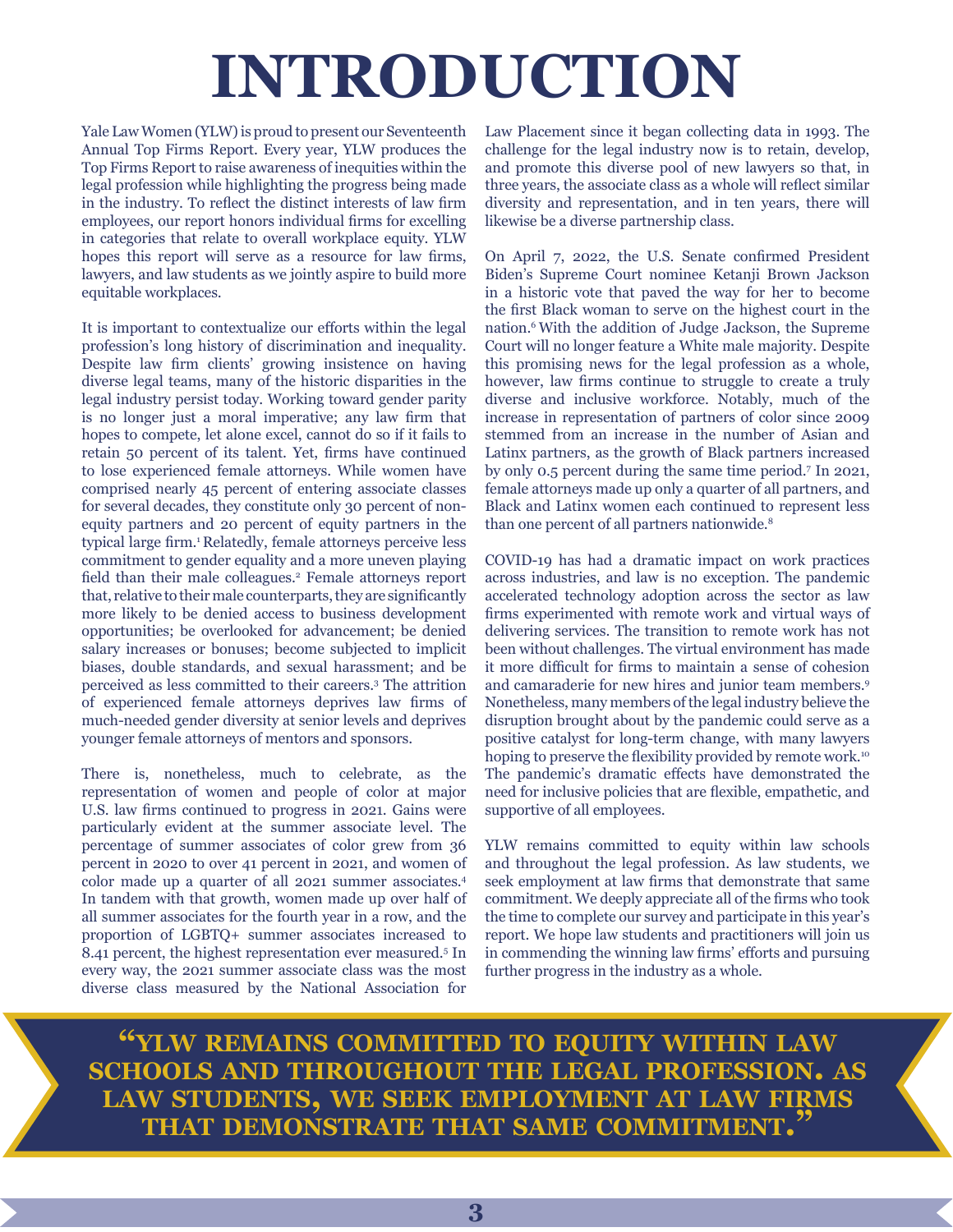# **TOP FIRM WAI YLW**

# **ADVANCEMENT**



## **JENNER & BLOCK LLP**

### HONORABLE **MORGAN, LEWIS & BOCKIUS LLP** MENTION

**WHAT WE MEASURE** The Advancement award factors in firms' training, mentorship, and review policies, focusing on how firms create equitable opportunities for associates to interact with supervisors and partners. This category also factors in how firms facilitate advancement opportunities for diverse attorneys, such as through affinity networks and promotion outcomes.

**WHY IT MATTERS** As law students consider their long-term professional goals, they must assess whether they will have a realistic opportunity to advance their career at a law firm. In recent years, some law firms have taken measures to address the legal industry's notoriety for its lack of transparency around promotion outcomes by increasing the size of partnership classes and creating tiered partnership structures. These changes form part of a growing industry trend toward a more realistic path to partnership as firms seek to attract and retain talent in a competitive job market. Even if law students are not interested in pursuing the partnership path, the greatest capital law firms bestow unto their associates are training, mentorship, and networking opportunities. Women and people of color often experience barriers to training and mentorship due to challenges in establishing intergenerational networks of lawyers. Against this backdrop, investment in training and mentorship is critical to assessing a firm's commitment to providing a supportive and growth-oriented environment.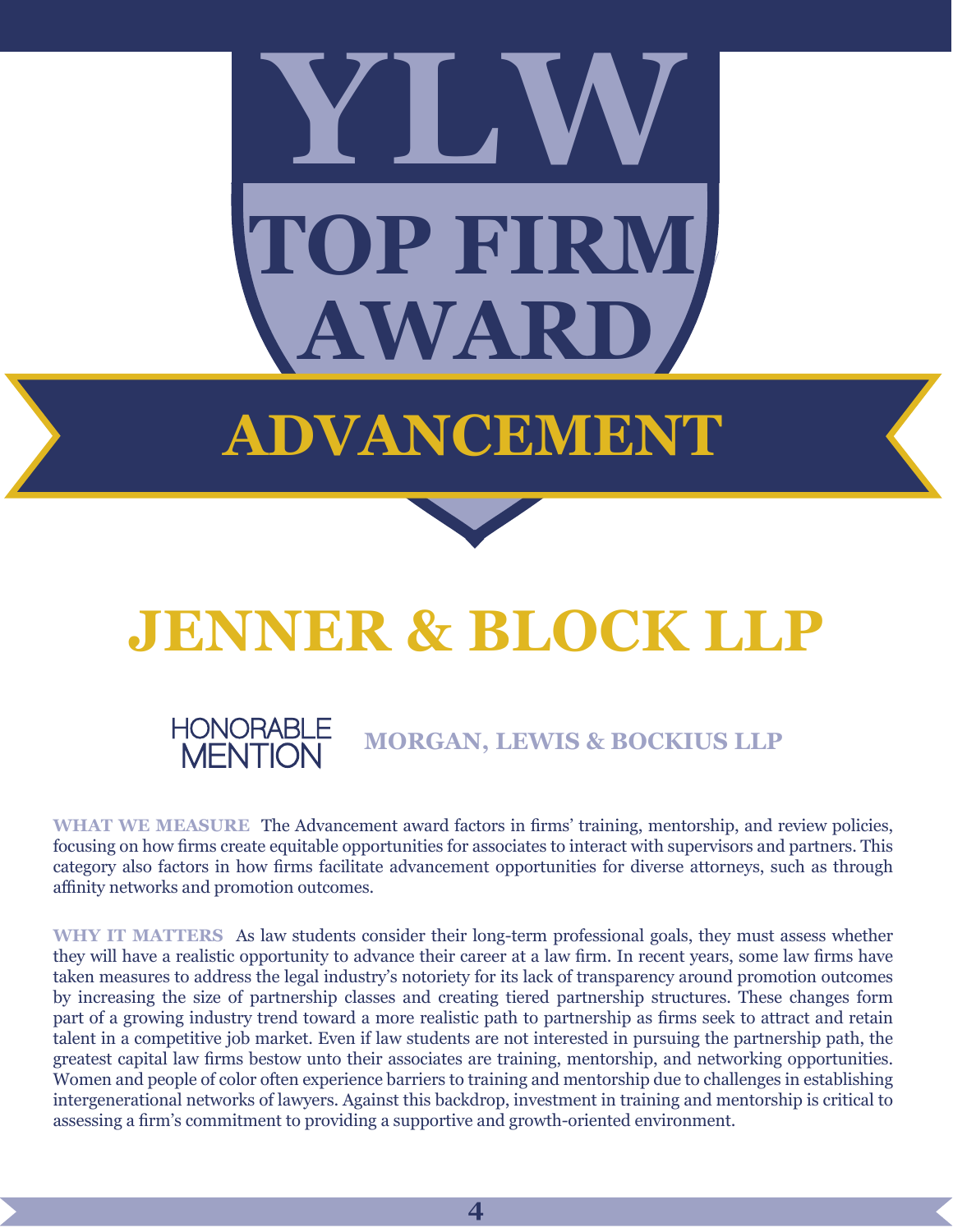## **DVANCEMENT** INDUSTRY STATISTICS & ALUMNI PERSPECTIVES

**44.4%** of firms have a process for associates to challenge performance reviews

**11.1%** of firms track and publicize the gender demographics of associates each partner works with

**94.4%** of firms have a process for associates with a poor working relationship with their supervisor

**44.4%** of firms have a process for associates to give feedback to their supervisors

Confluentership opportunities are plentiful, and all new hires are given at least two formal mentors. This has proven important when the demands of the job and all new hires are given at least two formal mentors. This has proven important when the demands of the job make it feel like your voice is not heard by higher-ups, as you can talk to your mentor and they can either help handle situations or give good advice. These contacts make the firm feel more equitable.  $\bullet$ **99**<br>NSSC

– JUNIOR ASSOCIATE

It causes concern when there is a lot of talk about the importance of diversity and equity but year after year promotion to equity partnership does not reflect talk about the importance of diversity and equity but year after year promotion to equity partnership does not reflect this commitment. Also, it is even more concerning that female (in many cases minority female) attorneys make up a large portion of "counsel" class, which indicates that there is a significant number of minority women who have made it up the ranks and are leading cases and deals but are not being promoted to partner.<br>  $-COUNSEL/OF COUNSEL$ 

– COUNSEL/OF COUNSEL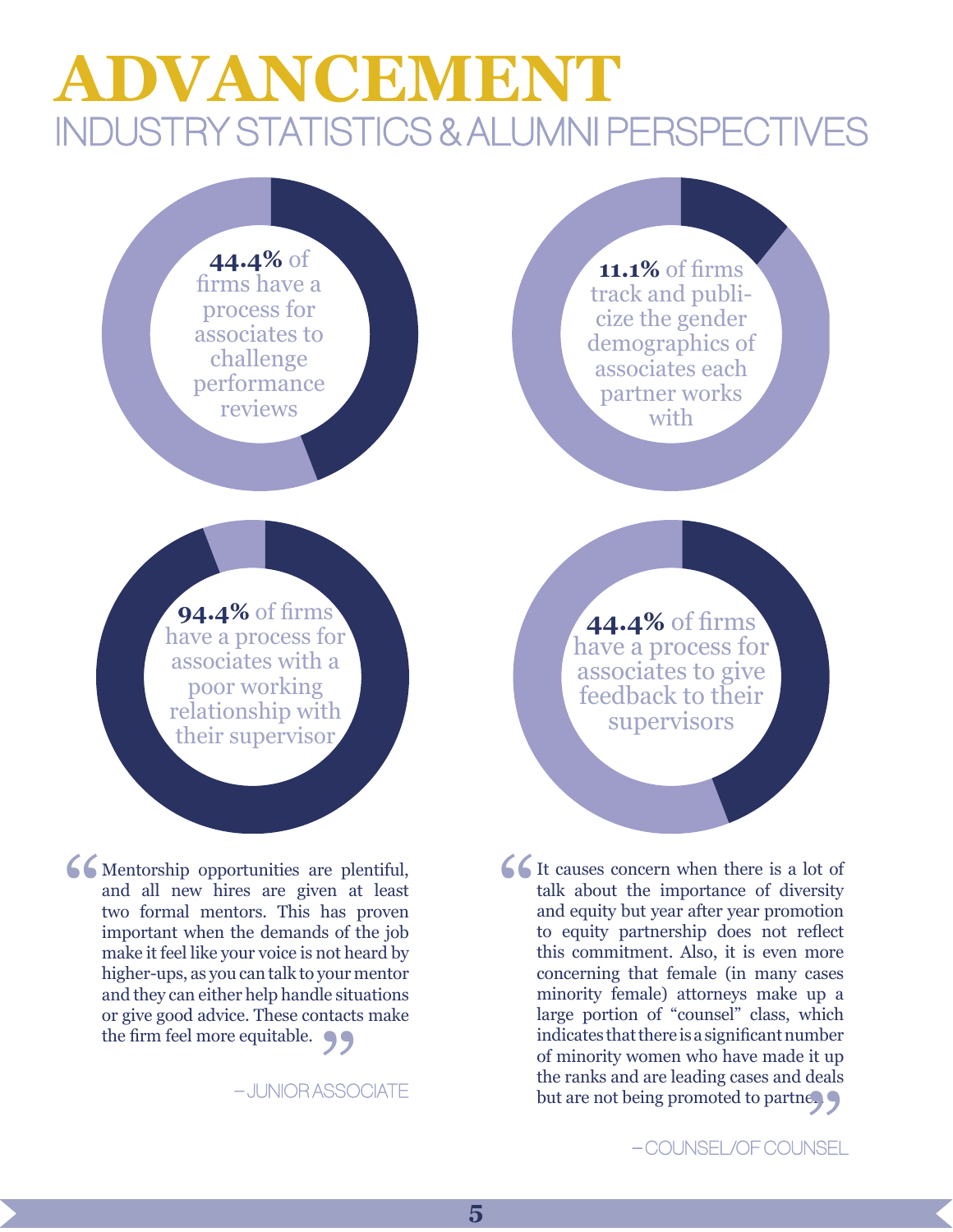# **TOP FIRM**  $\mathbf{W}$ AR **YLW**

## **AGENCY & FLEXIBILITY**



## **ORRICK, HERRINGTON & SUTCLIFFE LLP**

#### HONORABLE **BALLARD SPAHR LLP PROSKAUER ROSE LLP SHEPPARD, MULLIN, RICHTER & HAMPTON LLP WILMERHALE MENTIONS**

**WHAT WE MEASURE** The Agency and Flexibility award factors in caregiver support policies, including paid leave policies for disability, birth, adoption, foster, and family illness leaves. This category also factors in part-time, flexibility, and remote work policies.

**WHY IT MATTERS** Working at a big law firm is demanding, and burnout and a lack of work-life balance can push attorneys out or leave them feeling unsatisfied with their careers. The ability to integrate work, family, and personal obligations is important for attorney retention and satisfaction. Providing parents, guardians, and other caregivers with supportive measures to help them care for children or other dependents is critical to create a diverse, equitable workplace and boost employee retention and satisfaction. Additionally, as firms consider whether to retain remote work options implemented during the COVID-19 pandemic, it is important to contemplate how these options will be made available to associates and whether attorneys feel comfortable opting in. The decision to exercise these alternative work arrangements remains gendered, and women may fear the negative impact that part- and flex-time work may have on their careers. It is crucial for firms not to stigmatize or penalize attorneys who choose to work part-time, flex-time, or exercise remote work options.

**6**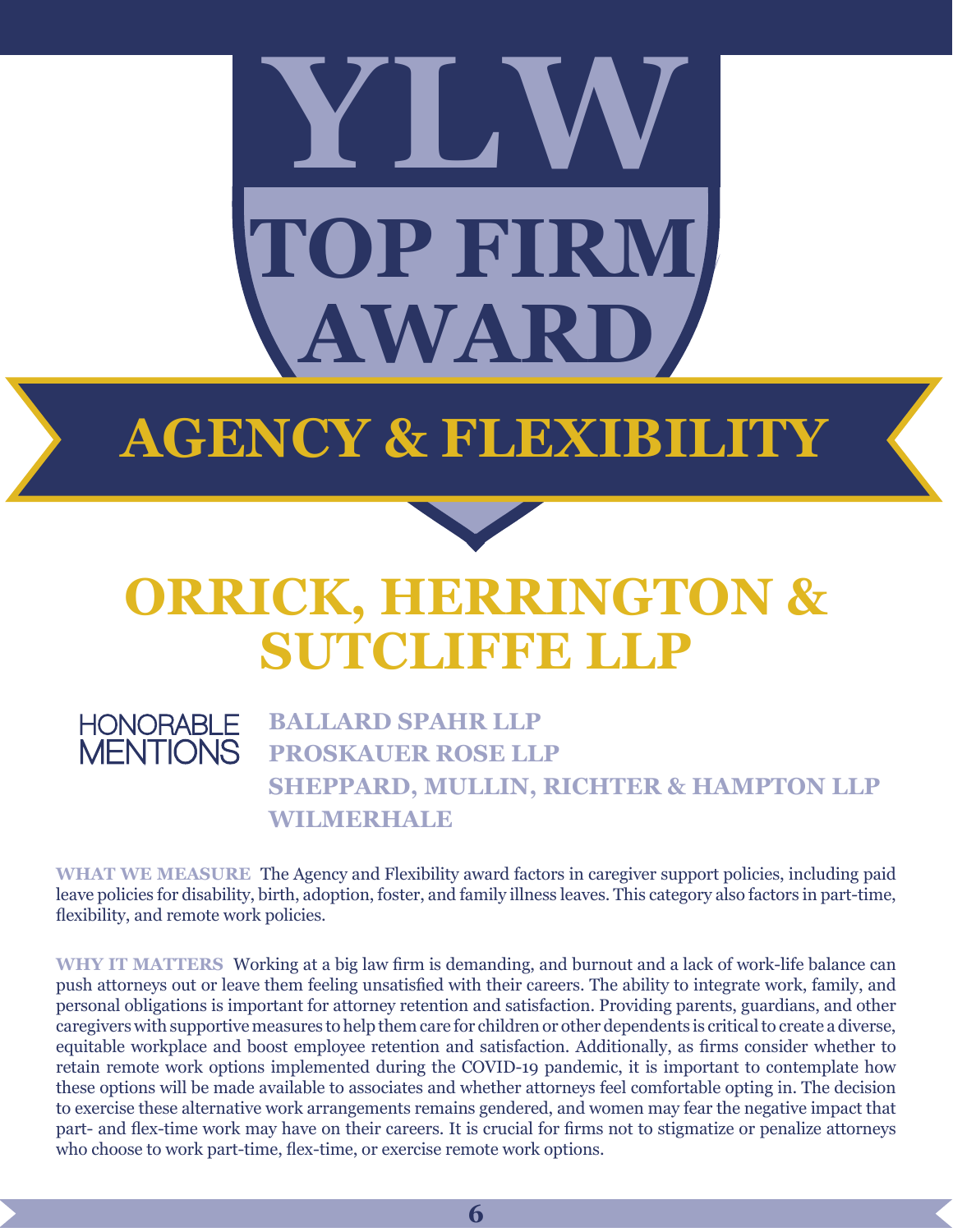## **AGENCY & FLEXIBILITY** INDUSTRY STATISTICS & ALUMNI PERSPECTIVES

**53%** of firms provide on-site or nearby daycare

**51%** of firms give equal time off for primary and secondary caregivers

**6%** of female or gender non-conforming associates on average across firms work part-time

**1.72%** of male associates on average across firms work part-time

K Not just allowing but also not penalizing<br>part-time schedules is crucial to keeping<br>working mothers in the workplace. Firms<br>are finally waking up to that fact and to part-time schedules is crucial to keeping working mothers in the workplace. Firms are finally waking up to that fact and to the imprudence of insisting on full-time schedules and thereby sacrificing talented women associates and junior partners who thirst for work-life balance. **99**<br>NRTN

– EQUITY PARTNER

**7**

CAll of these policies are made to accommodate people whose life circumstances make it impossible to work full-time as the firm defines it. This is a true accommodate people whose life circumstances make it impossible to work full-time as the firm defines it. This is a true reflection of equity and accommodating diversity, and it is important to know that reduced schedules are available and not penalized, especially for employees planning families or taking on other caregiver obligations.  $\bigcirc$  $\frac{1}{\sqrt{2}}$ 

– JUNIOR ASSOCIATE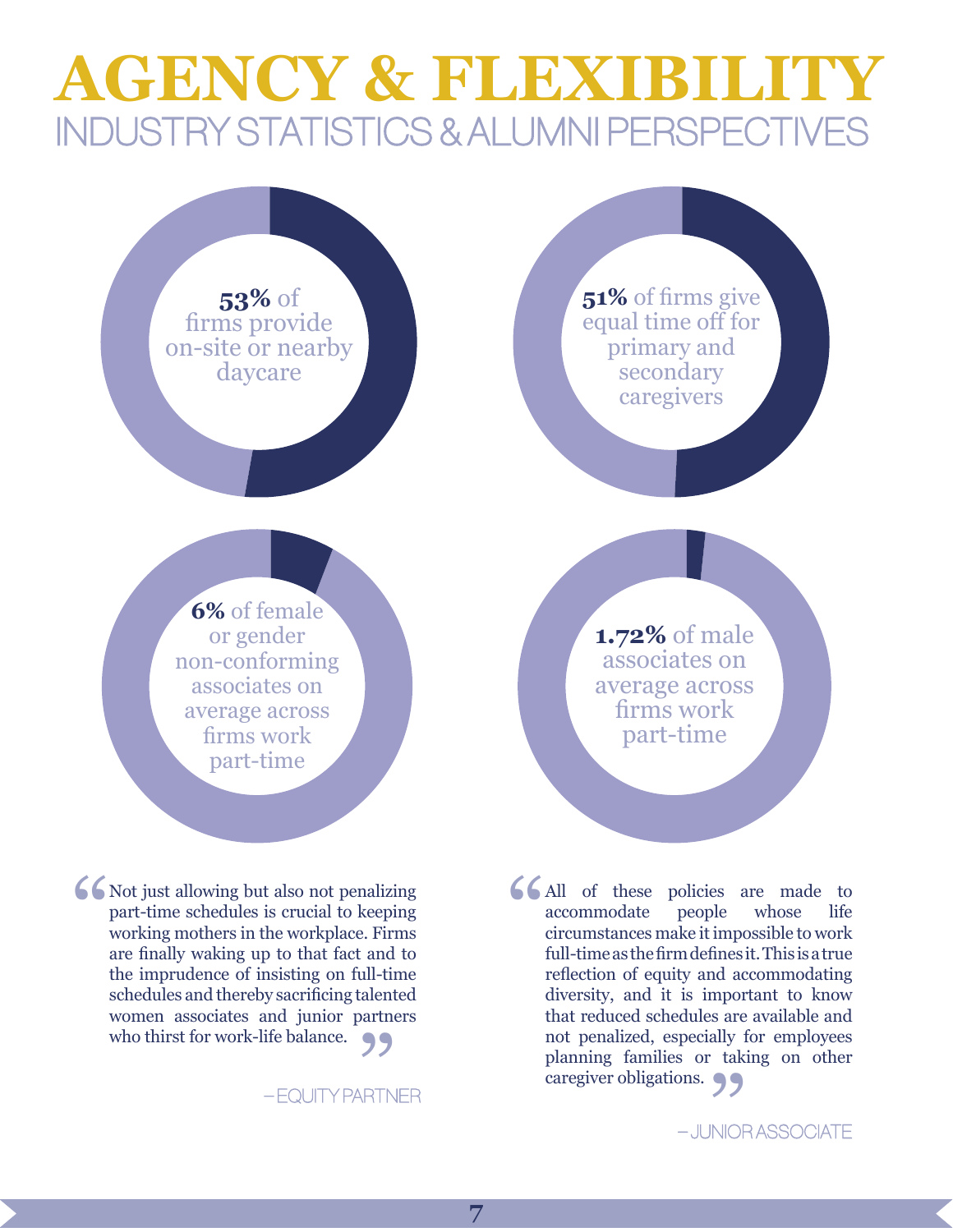# **TOP FIRM**  $\mathbf{WAR}$ **YLW**

## **COMPENSATION**



### **SIMPSON, THACHER & BARTLETT LLP \_\_\_\_\_\_\_\_\_\_\_\_\_\_\_\_\_\_\_\_**

## **SULLIVAN & CROMWELL LLP**

HONORABLE **MUNGER, TOLLES & OLSON LLP ORRICK, HERRINGTON & SUTCLIFFE LLP** 

**WHAT WE MEASURE** The Compensation award considers firmwide policies on salary and bonus, billable hour requirements, and relative salary levels. Firms with innovative approaches to evaluating and rewarding associate performance are highlighted in our honorable mentions.

**WHY IT MATTERS** A law firm's compensation and benefits speak to its values, both in how the firm values its individual attorneys and how the firm aspires to function. For instance, firms with lockstep, merit-based, or other compensation models often yield different cultures around collaboration and individual recognition. Discretionary bonuses also indicate the performance and professional qualities that firms most highly value in their attorneys. Firms seek to differentiate themselves and attract talent through generous compensation; by the end of 2021, fulltime associate compensation had soared by 11.3 percent.<sup>11</sup> While this growth is exciting, the industry has a long way to go before eliminating compensation inequities. In fact, one 2020 survey of AmLaw 200 firms found that male law firm partners out-earned female partners by 44 percent on average.<sup>12</sup> Equitable compensation - a key indicator of being valued comparably to one's peers - is critical for the promotion and advancement of women and minorities in the legal industry.

**8**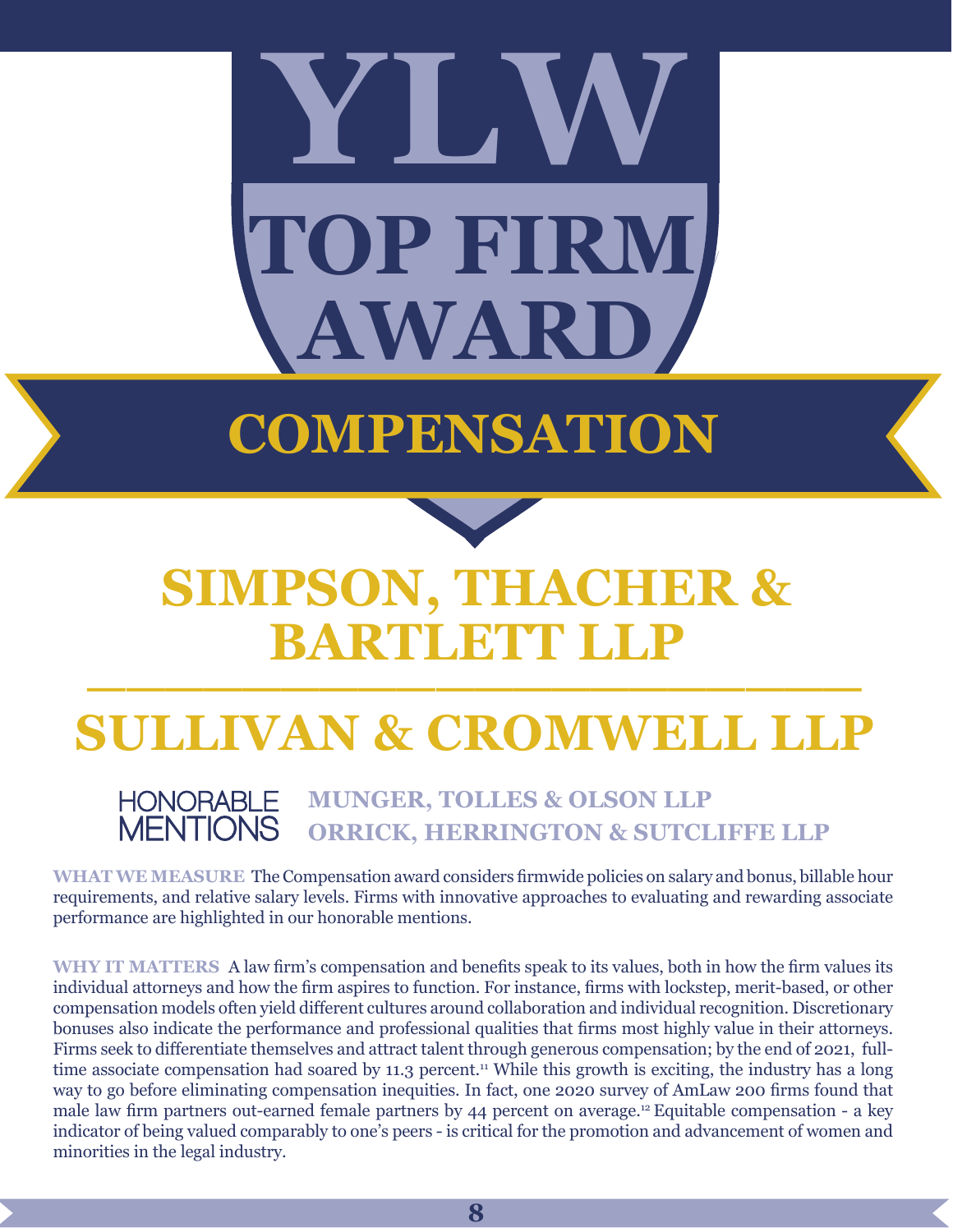## **COMPENSATION** INDUSTRY STATISTICS & ALUMNI PERSPECTIVES

### **LAW FIRM COMPENSATION MODELS**



Note: 5.40 percent of participating firms declined to answer the question about compensation models

C [It] is important [to have] billable credit for D&I efforts, because (as someone who is LGBT and a POC myself) I know that diverse individuals credit for D&I efforts, because (as someone who is LGBT and a POC myself) I know that diverse individuals get asked to do so much more for the firm in terms of selling/recruiting/etc. than their white male colleagues, and it can be a drain.

– EQUITY PARTNER

I think flexibility in hours requirements and compensation, which my firm has adopted, helps promote gender equity because the opposite—strict demands in hours worked and lockstep compensation—creates an atmosphere of privilege and exclusion. **nale colleagues, and atmosphere of privilege and exclusion. <br>
9 <br>
9 - EQUITY PARTNER<br>
- EQUITY PARTNER<br>
- EQUITY PARTNER** "

– EQUITY PARTNER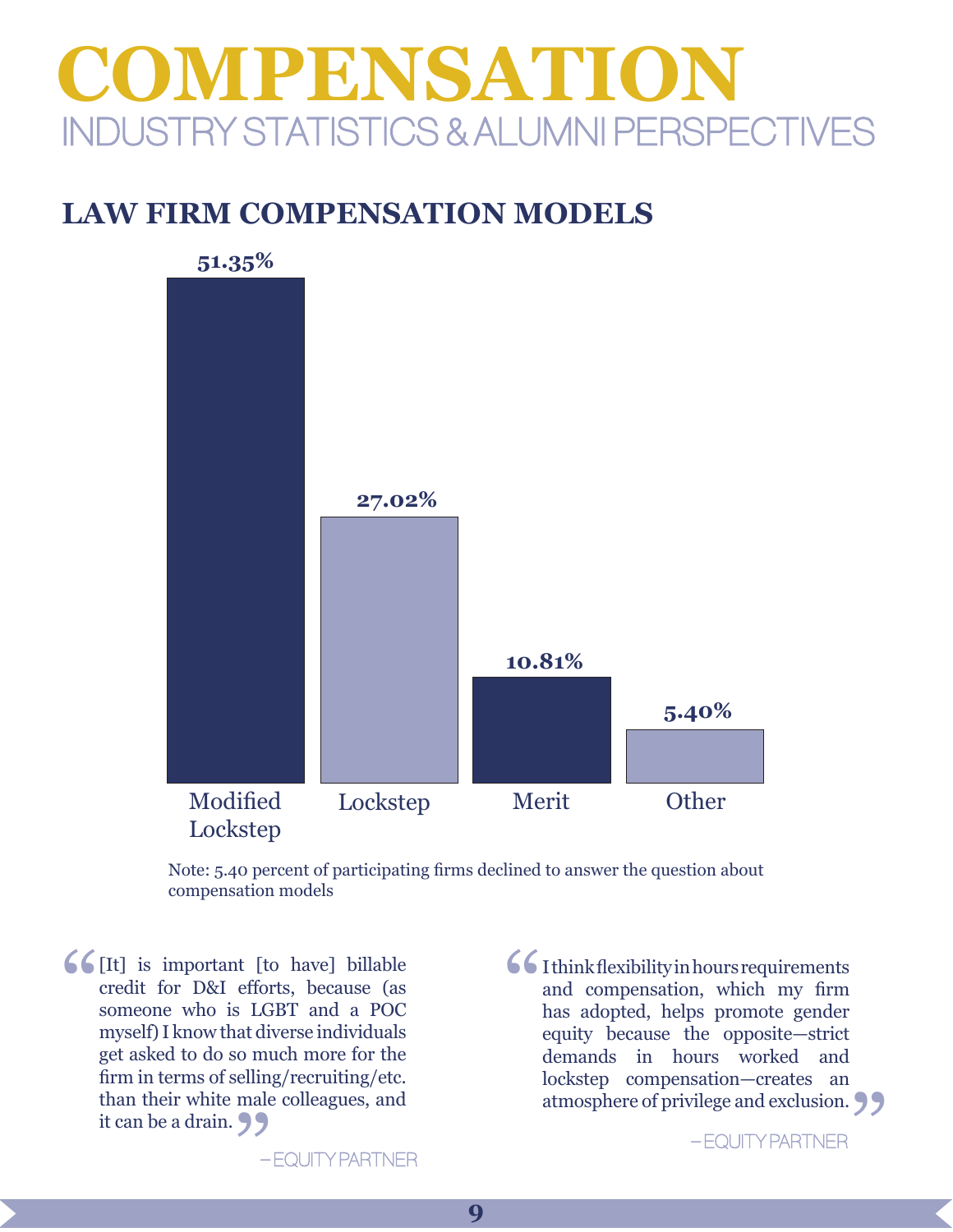# **TOP FIRM AWARD YLW**

# **CULTURE**



### **PROSKAUER ROSE LLP \_\_\_\_\_\_\_\_\_\_\_\_\_\_\_\_\_\_\_\_**

## **ROPES & GRAY LLP**

HONORABLE **JENNER & BLOCK LLP MUNGER, TOLLES & OLSON LLP** 

**WHAT WE MEASURE** The Culture award factors in firms' pro bono work policies, health and wellness services for employees, COVID-19 precautions, and paid time off (PTO) policies. This category also factors in firm engagement in the community through donations and statements supporting social justice causes.

**WHY IT MATTERS** While culture is a nebulous term, good firm cultures share a few key characteristics including good work-life balance, community engagement, and supportive work environments that prioritize health and wellness. Cognizant of their unique relationship with the justice system, many lawyers have an appetite for engaging in advocacy within both their firms and larger communities. Firms are taking strides to fill this appetite by pursuing long-term efforts that combat systemic injustices, giving not only monetary investments, but also investments of time and resources through impressive pro bono projects. Additionally, recognizing that competitive compensation is not enough to retain top talent, big law firms are turning towards health and wellness benefits to demonstrate their commitment to cultivating an attractive firm culture that prioritizes employee wellbeing. The emergence of these new benefits signals an important shift in the way big law firms address their employees' values.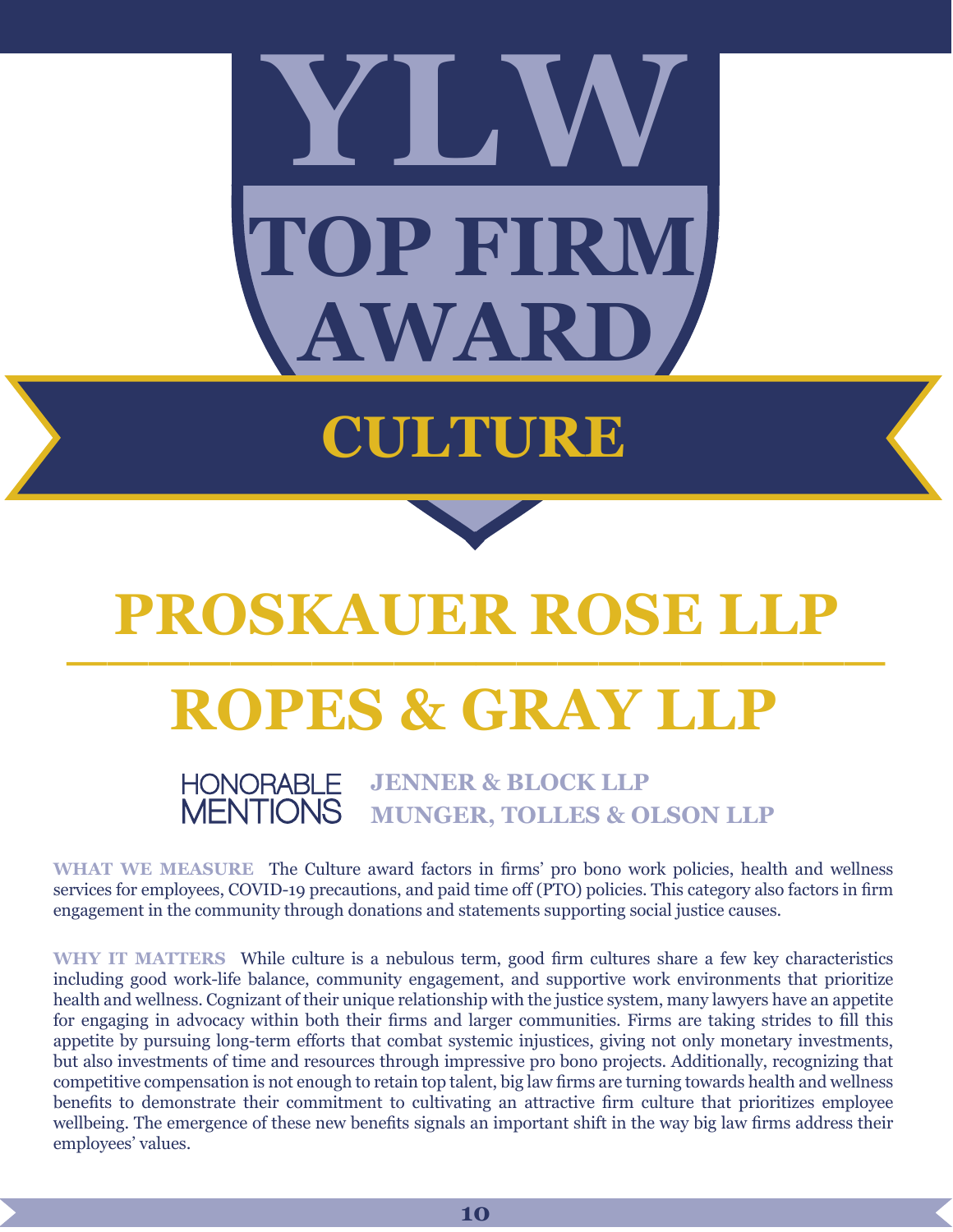## **CULTURE** INDUSTRY STATISTICS & ALUMNI PERSPECTIVES



C [T]he firm recognizes that all attorneys have been working incredibly hard the past couple of years, and is actively working to make sure folks take some have been working incredibly hard the past couple of years, and is actively working to make sure folks take some down time to rest and recharge. It's not perfect (nothing is), but the desire is there and actions are being taken to make it happen. 99

– NON-EQUITY PARTNER – EQUITY PARTNER

COM I believe that while we can do better on<br>
a day-to-day basis, our firm's leadership<br>
is genuinely committed to equity<br>
practices and consistently messages that<br>
semmiting the north on during function a day-to-day basis, our firm's leadership is genuinely committed to equity practices and consistently messages that commitment to partners during firmwide partner's meetings, as well as to others throughout the firm during regular communications. 99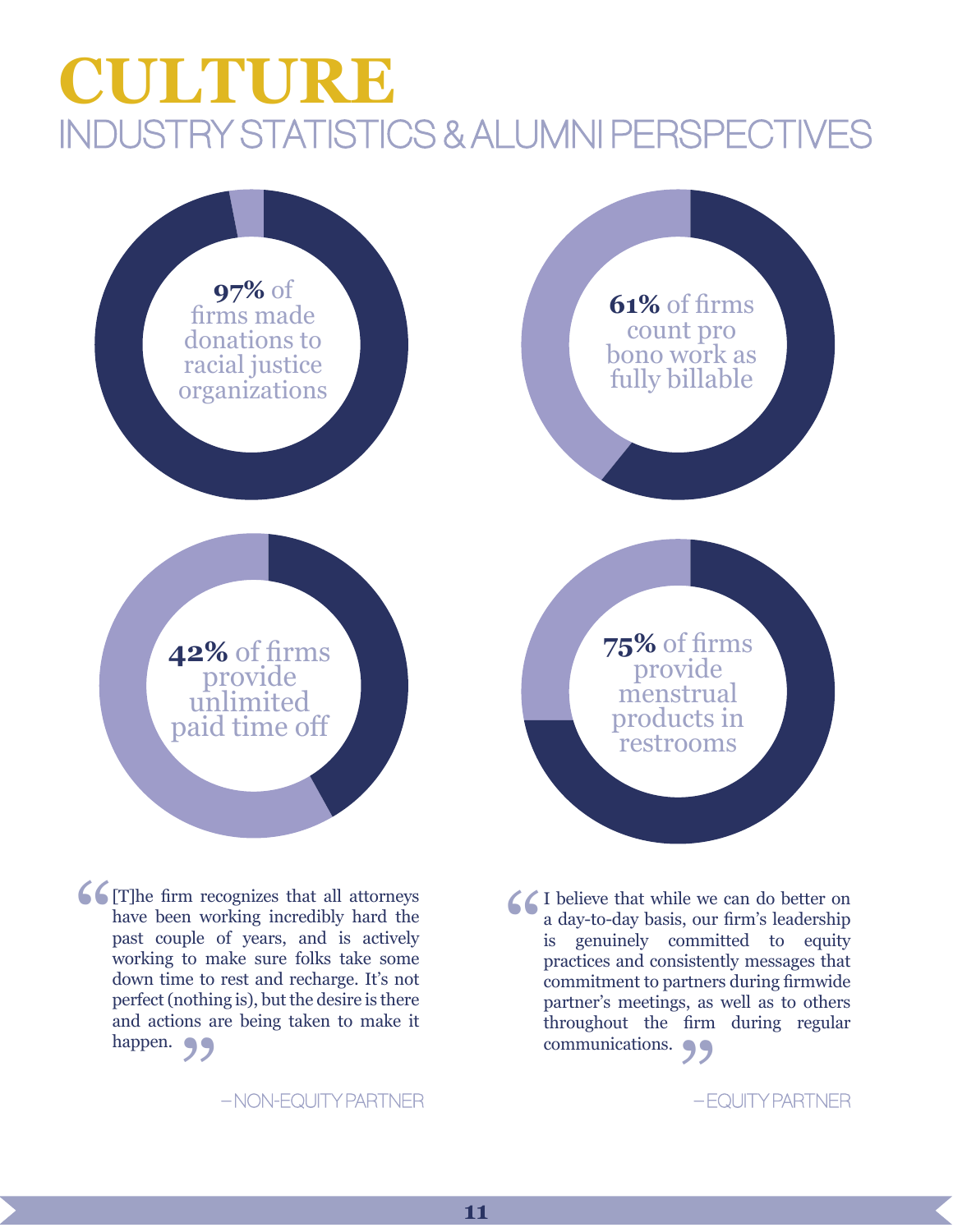# **TOP FIRM**  $\mathbf{V}\mathbf{A}\mathbf{I}$ **YLW**

## **DIVERSITY**



### **ORRICK, HERRINGTON & SUTCLIFFE LLP**

### HONORABLE **CLEARY GOTTLIEB STEEN & HAMILTON LLP MENTIONS HOGAN LOVELLS MORRISON & FOERSTER LLP MUNGER, TOLLES & OLSON LLP**

**WHAT WE MEASURE** The Diversity award factors in attorney diversity and firms' hiring and retention outcomes and initiatives, such as summer diversity programs. This category also factors in diverse representation in the firms' leadership.

**WHY IT MATTERS** Diversity remains an issue across industries, but the legal profession particularly struggles as one of the least diverse of all professions.13 From 2020 to 2021, the representation of women partners and partners of color at law firms increased by less than one percent. Specifically, the percentage of women partners grew from 25.05 percent to 25.92 percent while the percentage of partners of color grew from 10.23 percent to 10.75 percent.14 At the same time, just over four percent of all partners are women of color.15 While gains have been made, they have been slow. Diversity pipeline and summer diversity programs can help remedy the diversity and equity gaps the legal profession currently faces. Through diverse hiring and retention practices, firms can more closely reflect the composition of the U.S. population. This enables firms not only to better serve their clients but also to provide society with a sense of fairness in the judicial system.16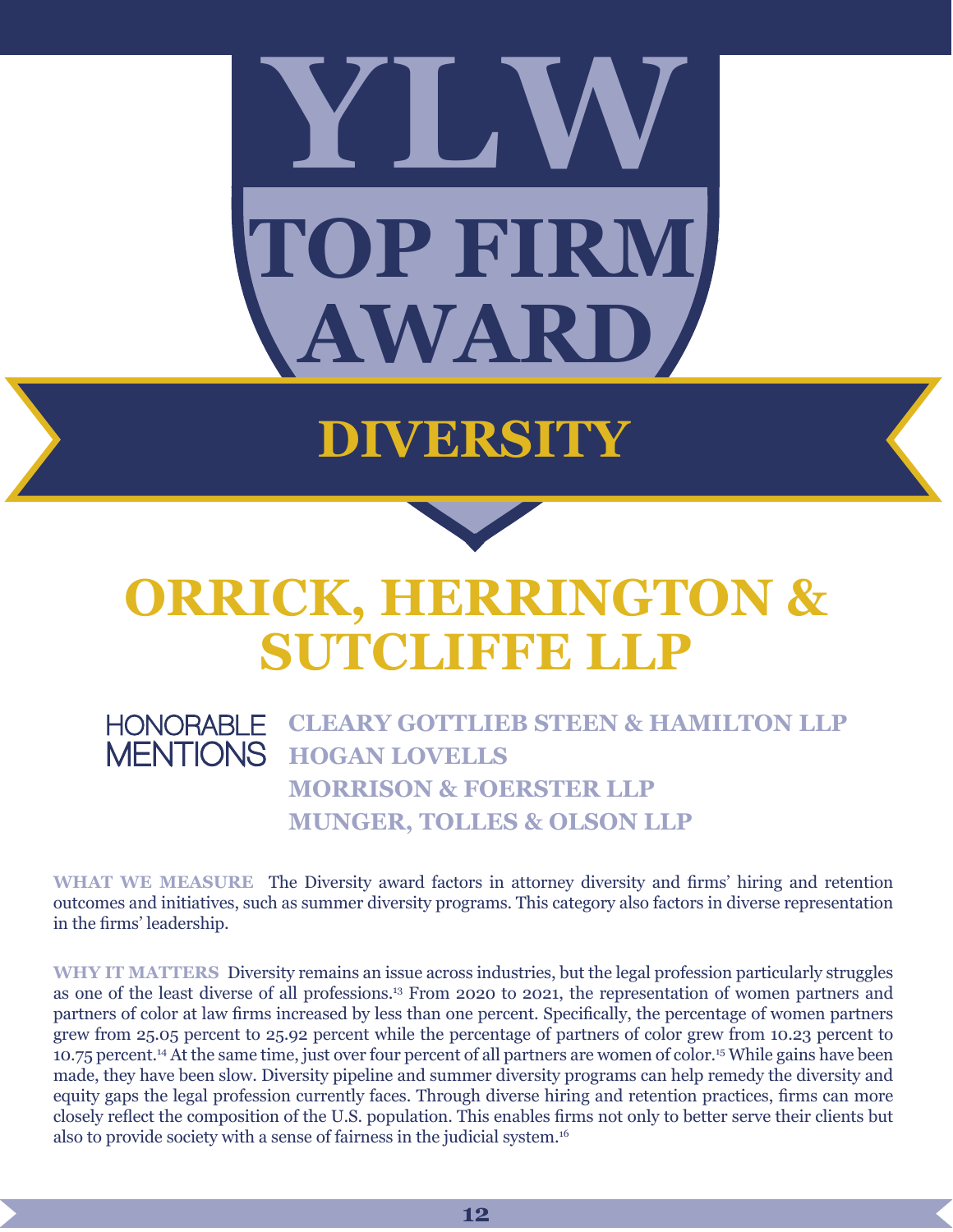## INDUSTRY STATISTICS & ALUMNI PERSPECTIVES **DIVERSITY**

### **DISTRIBUTION OF NEW ASSOCIATE HIRES (JUNIOR OR SENIOR)**



#### **DISTRIBUTION OF ATTORNEYS IN LEADERSHIP POSITIONS**



It's important to have a single committee, backed by management resources, that focuses on workplace equity and recruits and supports incoming associates backed by management resources, that focuses on workplace equity and recruits and supports incoming associates from communities of color or those (irrespective of ethnicity) who are the first generation in their families to work in demanding professional environments.<br>  $-$ EQUITYPARTNER

– EQUITY PARTNER

Comes The firm is trying to promote more women into leadership roles (like heads of offices and practice groups) but the board/executive team are still mainly women into leadership roles (like heads of offices and practice groups) but the board/executive team are still mainly men and the women are older (e.g., no young kids) so I do think perspectives on how women and parents juggle work and young kids, particularly during a pandemic, are lacking.<br>
-EQU<br>
-EQU

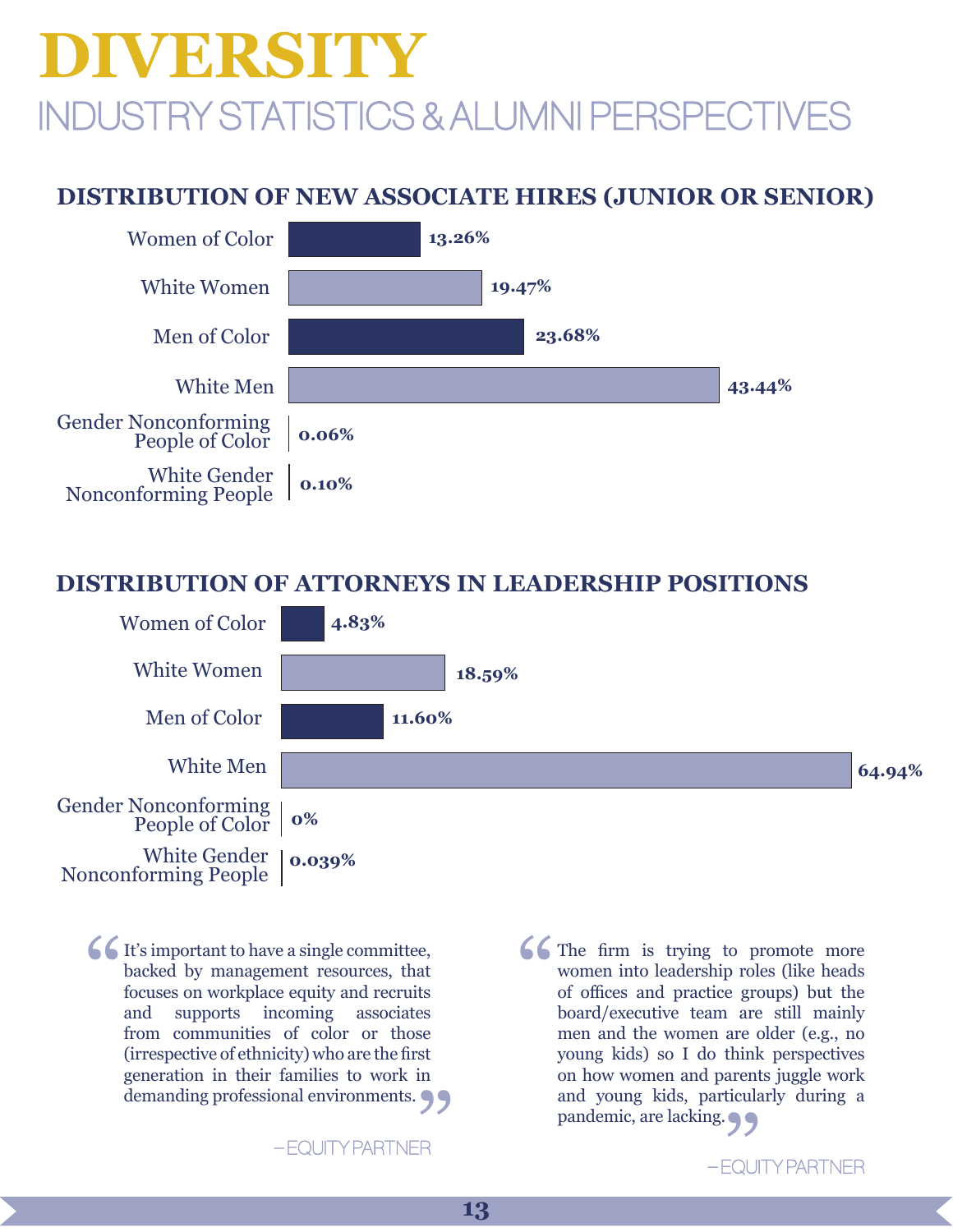# **RECOMMENDATIONS** FOR STUDENTS

During the recruitment process, students should seek to evaluate how much a firm promotes diversity, work-life balance, and gender equity. Students may visit law firm websites or advocacy-oriented sites like The NALP Directory of Legal Employers, or speak with current associates and partners at firms they are interested in. Here are some terms students should know as they begin to consider the recruitment process:

- 1. Billable hours: time a lawyer works on a project that is charged to the client
- 2. Equity Partner: lawyer who has become an owner of the firm and who shares in the profits of the firm
- 3. Non-Equity Partner: partner who does not share in the profits of the firm and is not a firm decision-maker
- 4. Counsel / Of Counsel: lawyer who either has chosen not to go up for partner yet and may still become one or who has been sidelined off the partner track
- 5. Mandatory Arbitration: practice in which a firm requires employees to agree to arbitrate legal disputes with the firm rather than going to court
- 6. Lockstep Compensation Model: pay structure where associates in the same class are compensated with the same base salary
- 7. Merit Compensation Model: pay structure where associates are compensated based on performance
- 8. Executive / Management Committee: committee that makes management and strategic decisions for the firm and provides overall long-range planning
- 9. On-Ramp / Off-Ramp: program through which law firms allow their attorneys to take several years of leave with the option to return to the firm
- 10. Free Market Work Assignment System: associates have free reign to seek out the type of work they want to do and the partners they want to work for
- 11. Central Assignment Work Assignment System: an assignment partner (or full-time staffer) is devoted to managing associate work
- 12. Rotation Work Assignment System: a formal program where you rotate, either through practice groups, types of matters, or through partners, for as short as three months or as long as eighteen months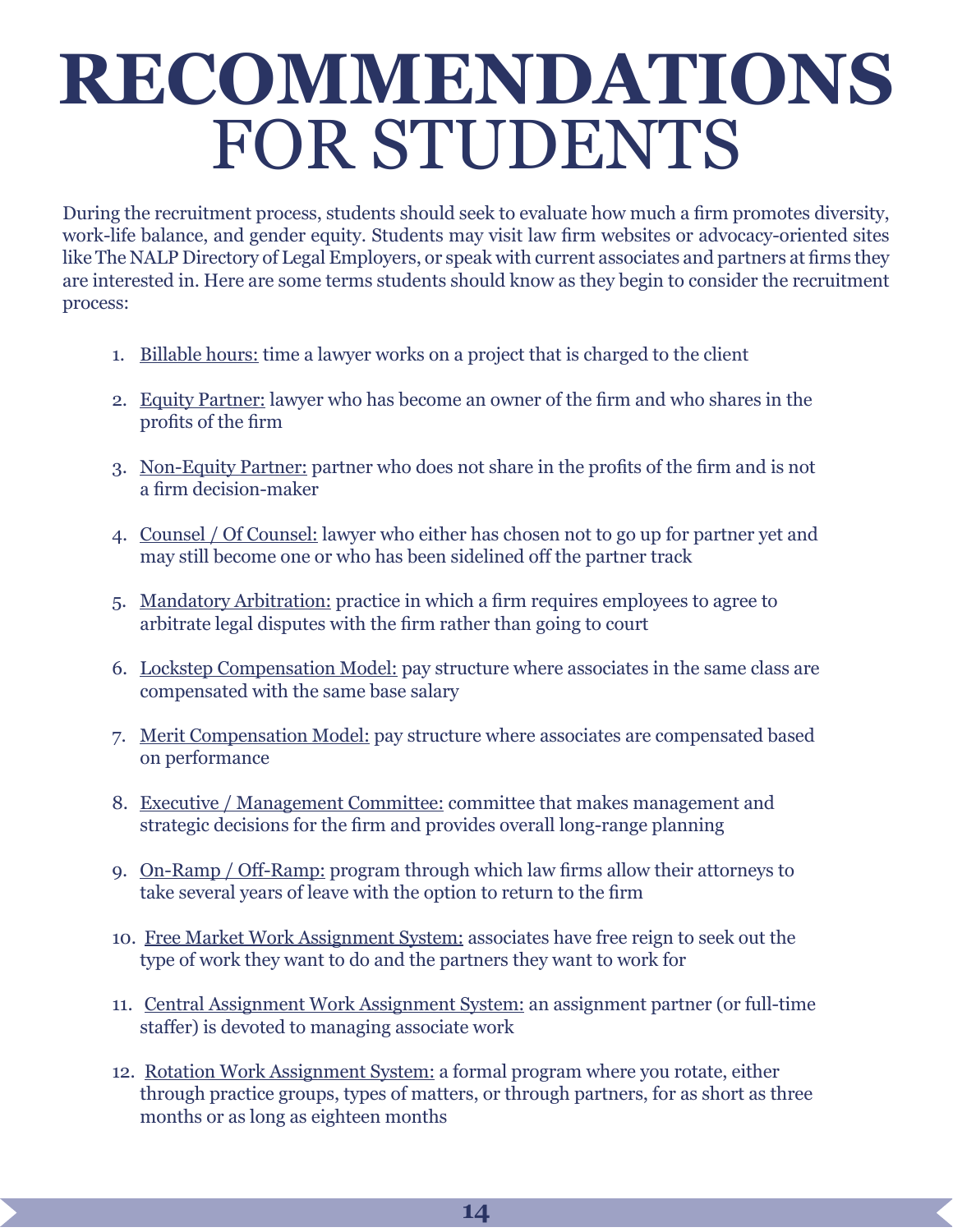# **RECOMMENDATIONS** FOR STUDENTS

#### **When deciding between firms, here are some questions students may want to ask:**

- 1. What steps has the firm taken to promote greater diversity?
- 2. How does your firm support the promotion of women and other diverse groups of people to partnership positions?
- 3. Is there gender parity on the firm's Executive Committee, Compensation Committee, and/or Hiring Committee?
- 4. What formal mentorship and training programs does your firm offer that focus on fostering the legal careers of women and attorneys who come from diverse backgrounds?
- 5. Does your firm count time spent on training and mentorship toward attorneys' billable hours?
- 6. Does your firm tie time spent on diversity and inclusion initiatives to compensation, bonuses, and/or promotion of attorneys?
- 7. Do men at the firm take advantage of the firm's work-life balance benefits, including leave?
- 8. Does the firm promote associates who have taken advantage of alternative work schedules?
- 9. What steps has the firm taken to improve attorneys' wellbeing and mental health?
- 10. How does your firm handle complaints of harassment or discrimination? It may be helpful not only to speak with a partner at the firm familiar with these processes but also someone who has recently left the firm and may be able to speak more candidly.

Note: It is often less stressful to approach difficult subjects like these once a student has secured the offer, rather than when they are still being evaluated. We encourage you to ask these questions before accepting a position with a firm.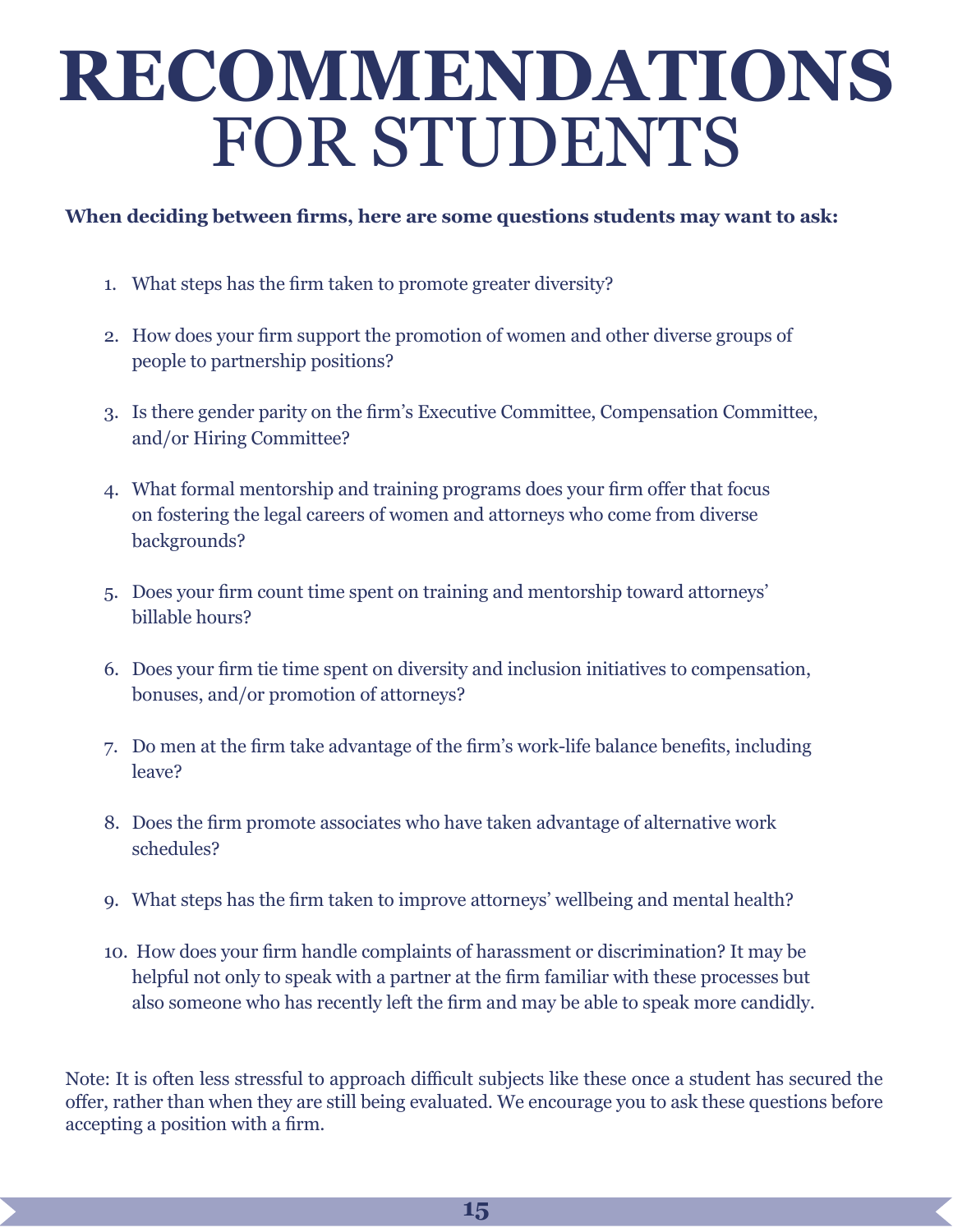# **RECOMMENDATIONS** FOR FIRMS

Yale Law Women appreciates firms' participation in our report and understands that sustaining an equitable firm environment takes long-term dedication, adaptability, and goal-setting. Guided by alumni input, we recommend the following further actions:

- Institutionalizing a remote work policy
- Counting time spent on diversity and inclusion work as fully billable
- Implementing 360-degree review programs
- Prioritizing mental health resources
- Providing on-site daycare in all offices
- Institutionalizing generous, fully-paid parental leave across gender and caregiver status
- Offering lawyers billable credit for wellness hours
- Counting time spent on training and mentorship toward attorneys' billable hours
- Tracking the demographics of associates that work with each partner, to identify bias and encourage equity in mentorship opportunities
- Reconfiguring office spaces to ensure accessibility for all employees, including pregnant employees and people with disabilities
- Making firm management more transparent so associates feel empowered to speak out about managerial ideas and feedback
- Explicitly soliciting associate feedback for large managerial decisions, whether via inclusion committees or other methods
- Ensuring that part-time workers keep part-time hours
- Eliminating implicit and cultural expectations regarding parental leave and promotion
- Striving for complete transparency in regard to compensation
- Using a lockstep compensation model for associates
- Eliminating mandatory arbitration agreements
- Counting pro bono hours as fully billable
- Providing home office equipment
- Investing in better technology to help make remote work more seamless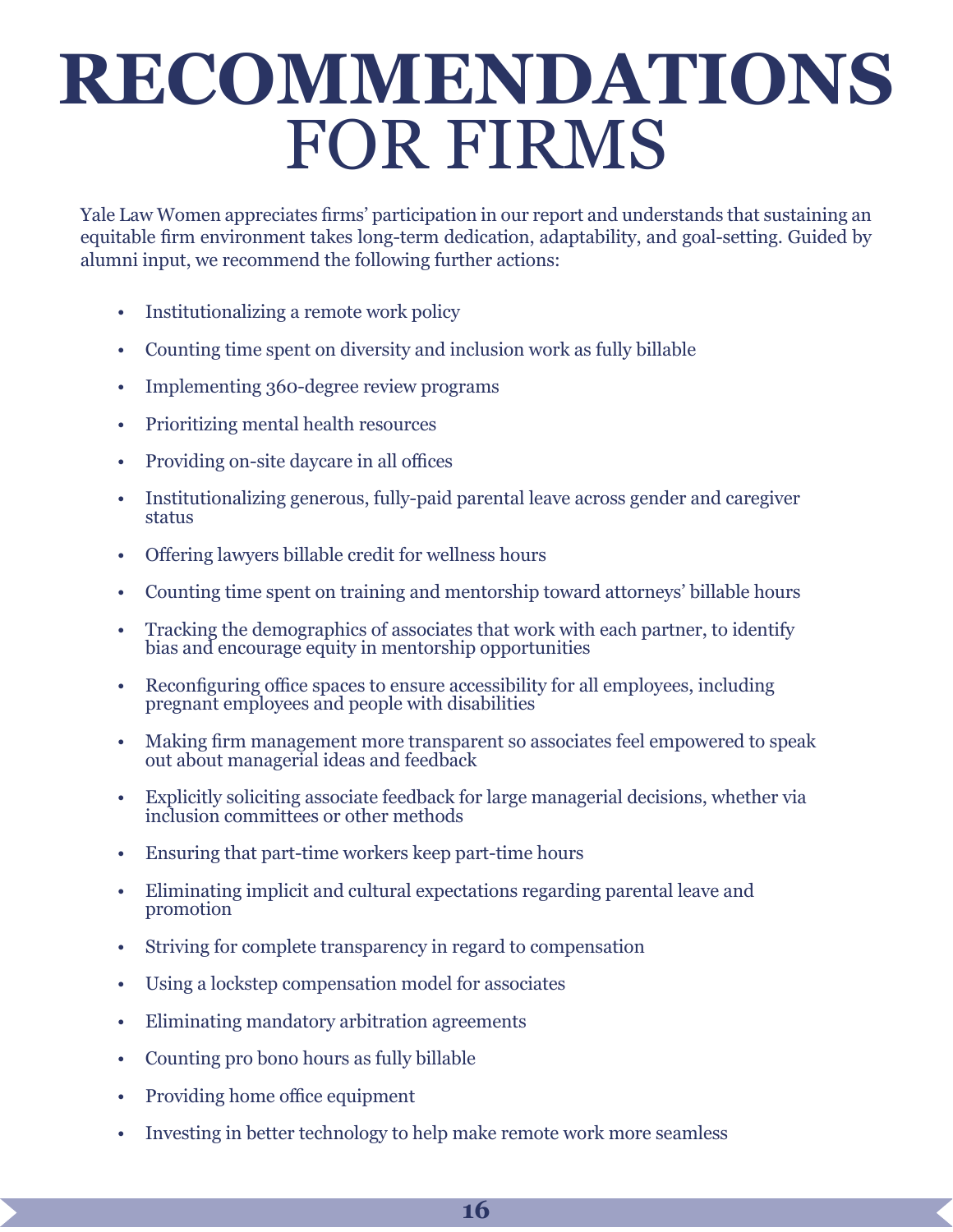## **SURVEY METHODOLOGY**

Yale Law Women invited this year's Vault Law 100 firms to participate in our survey and reached a participation rate of nearly 40 percent. We asked firms to answer the survey with data reflecting the 2021 calendar year and their U.S. office locations. Firm responses are reported in the aggregate, and responses from individual firms are kept entirely confidential. Questions focused on three general inquiries: (1) whether and how attorneys used equity and inclusion policies, (2) which attorneys used these policies by gender, race, and position, and (3) the current status of equity and inclusion at firms today. As the world continues to grapple with the ebbs and flows of COVID-19 waves, this year's survey also assessed firms' return-to-work policies, including the extent to which firms embraced remote or hybrid work options.

Additionally, we invited Yale Law School alumni of all genders working at Vault 100 firms to participate in a separate survey to add context to the firm survey. To promote honest responses, the survey was entirely anonymous. The alumni survey was completed by over 250 respondents. It contained questions about the importance of specific policies or practices in assessing firms' overall workplace equity, touching on each category of the firm survey. The

alumni survey also provided space for alumni to comment generally on their assessment of firm practices and norms. These responses were incorporated into the tops firms report as unattributed quotes, to maintain anonymity and provide a qualitative perspective.

This year, we honor six firms across five categories. Categories were determined by evaluating key drivers of associate happiness and success. Category honorees are selected by tabulating metrics scores for each individual firm based on their survey responses. Please note that categories are presented in alphabetical order and that each individual category is assessed independent of the others.

Industry metrics are presented alongside each category in this report. For each section, selected data are aggregated and displayed to capture how all survey respondents report performing for a particular question related to the overall category. Some graphics, where marked, aggregate data across firms.

For more information about this report's methodology, please visit the YLW website: https://ylw.yale.edu/.

#### **REFERENCES:**

**1** https://www.americanbar.org/content/dam/aba/administrative/women/ walkoutdoor\_online\_042320.pdf

**2** https://www.mckinsey.com/~/media/mckinsey/featured%20insights/ gender%20equality/women%20in%20law%20firms/women-in-law-firmsfinal-103017.ashx

- **3** https://www.americanbar.org/content/dam/aba/administrative/women/ walkoutdoor\_online\_042320.pdf
- **4** https://www.nalp.org/uploads/2021NALPReportonDiversity.pdf
- **5** https://www.nalp.org/uploads/2021NALPReportonDiversity.pdf
- **6** https://www.cnn.com/2022/04/07/politics/ketanji-brown-jackson-senate-vote-latest/index.html
- **7** https://www.nalp.org/uploads/2021NALPReportonDiversity.pdf

**8** https://www.nalp.org/uploads/2021NALPReportonDiversity.pdf **9** https://www.ashurst.com/en/innovation/ashurst-advance/assessing-theimpact-of-covid-19-on-legal-operations/

 https://www.americanbar.org/groups/litigation/committees/jiop/articles/2018/diversity-and-inclusion-in-the-law-challenges-and-initiatives/ https://www.nalp.org/uploads/2021NALPReportonDiversity.pdf https://www.nalp.org/uploads/2021NALPReportonDiversity.pdf

**16** https://www.accesslex.org/tools-and-resources/diversity-pipeline-programs-legal-education-context-research-and-path-forward

**<sup>10</sup>** https://nysba.org/covid-19-and-its-lasting-impact-on-the-legal-profession/

**<sup>11</sup>** https://www.reuters.com/legal/legalindustry/associate-raises-are-backwill-fewer-law-firms-follow-this-time-2022-01-25/

**<sup>12</sup>** https://www.mlaglobal.com/en/insights/research/2020-partner-compensation-report